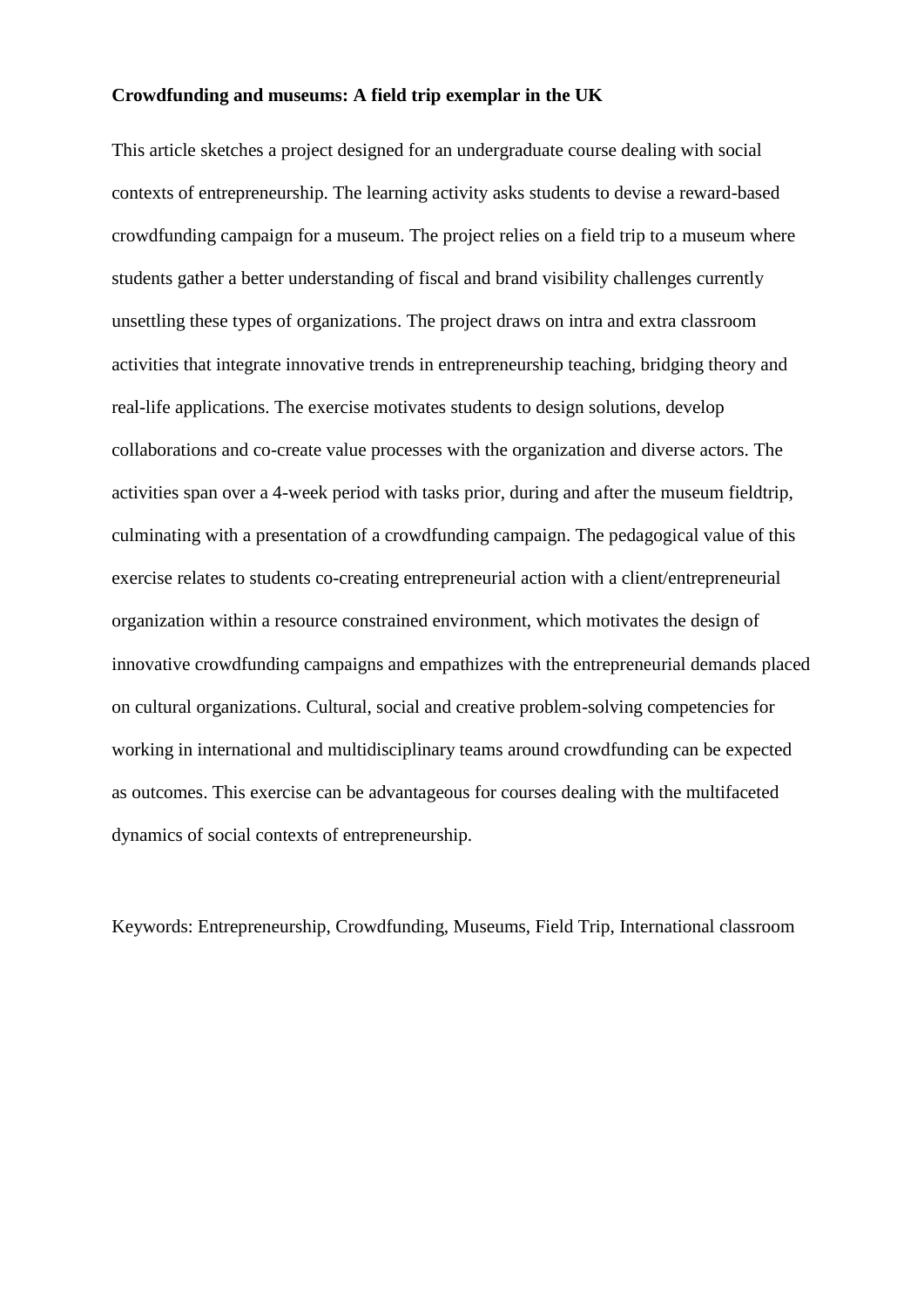#### **Overview**

This project was designed to immerse students in a context where they can deepen their understanding of entrepreneurship related to real-life challenges. A challenge in teaching entrepreneurship is to connect theory and practice (Fayolle, 2013; Turner & Gianiodis, 2018). Entrepreneurship instructors are called to develop experiences that embody teamwork and creativity coupled with practical activities that advance entrepreneurial learning and competences (Neck & Corbett, 2018). Accordingly, we designed a field trip activity for undergraduate students connected to crowdfunding a specific project (Mollick, 2014) for a cultural organization.

In this exercise, teams of students engage on the design of a crowdfunding campaign as a platform for the development of collaborations and entrepreneurial co-creation of value mechanisms (Burgelman & Hitt, 2007) for a cultural organization. Co-creation relates to an innovative process for the generation or regeneration of value in a service or project (Chandler & Wieland, 2010; Mele, Russo-Spena, & Colurcio, 2010). It is a process by which a museum can enrich a crowdfunding project value by eliciting collaborations, suggestions and support from various stakeholders (i.e. teams of students, museum staff, strategic partnerships and the 'crowd') (Hui, Greenberg, & Gerber, 2014; Josefy, Dean, Albert, & Fitza, 2017). Students use the crowdfunding project as an entrepreneurial advantage to get maximum engagement with regional communities and key actors' endorsements. Additionally, the exercise helps students to level some of the challenges arising from an multidisciplinary and international entrepreneurship classroom, including divergent cultural expectations, interests, and communication styles (Cascio & Shurygalio, 2003; Erez et al., 2013; Janssens & Brett, 2006).

To address the abovementioned challenges, we were committed to offering concrete opportunities for students to enhance their cultural, social and creative problem-solving competencies (Leung, Maddux, Galinsky, & Chiu, 2008). The building of competences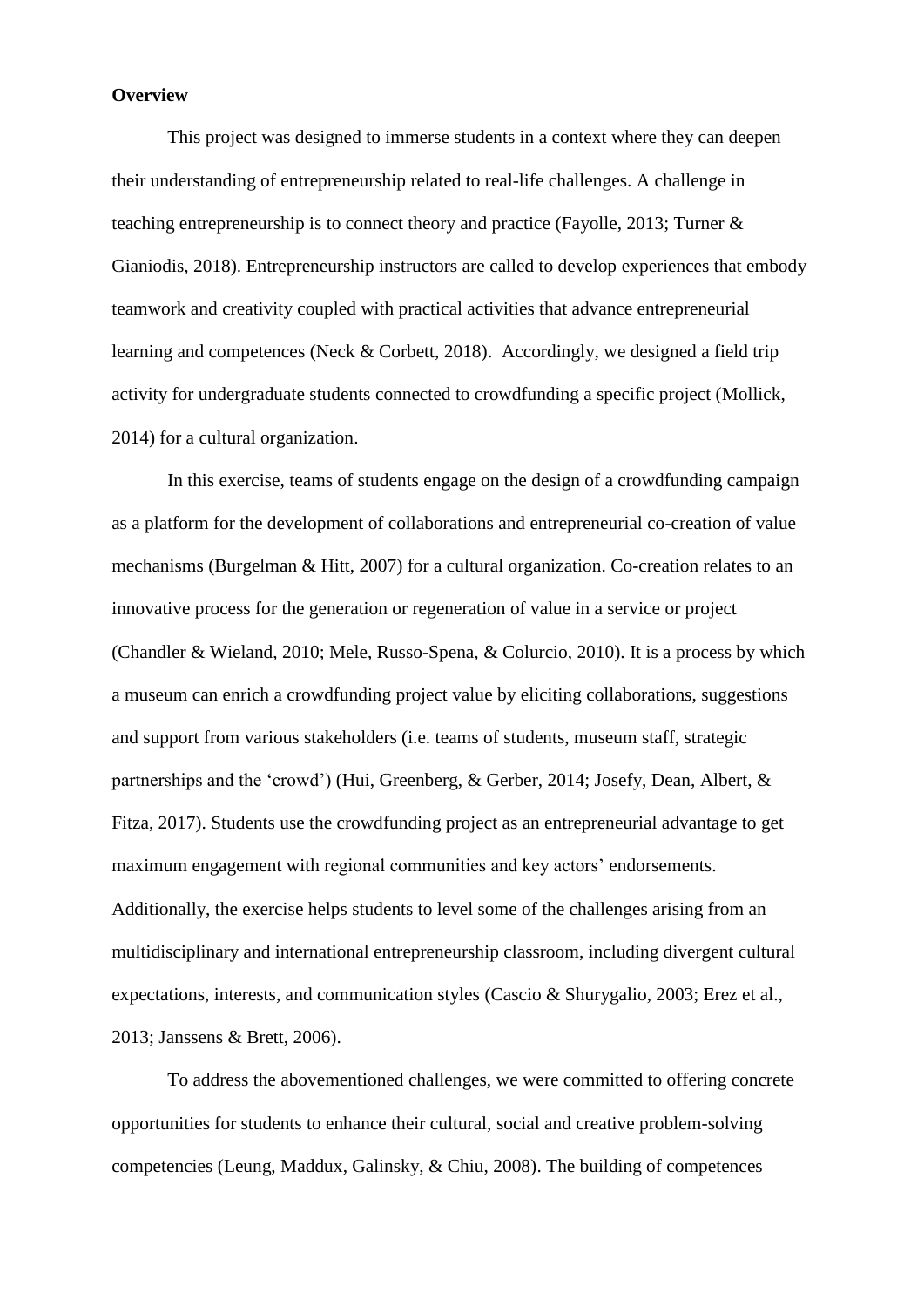involves blending acquired theoretical and practical knowledge to develop skills and performance within a particular context (Ferrés & Piscitelli, 2012). Thus, in order to facilitate the development of these competencies, we devised a learning project that combined active participation both inside and outside the classroom combining tried-and-tested approaches (a fieldtrip), with novel entrepreneurial finance models (crowdfunding).

For the fieldtrip, we selected a local city museum in the Northwest region of the United Kingdom for several reasons. First, museums provide social and educational environments that are highly compatible with student field trips (Coffee, 2007; Decker, 2015, p. 3). Second, a museum setting is appropriate for entrepreneurial approaches since governments around the world have endorsed through public policy the notion that cultural institutions should operate more entrepreneurially due to fiscal setbacks, and economic uncertainties (Leventhal & Zeylikovich, 2015, p. 95; Pickles, 2015). Accordingly, museums are increasingly considering new business models to enhance their commercial options (e.g., museum merchandising, gift shops, coffee shops, and service fees), social digital engagement, and funding sources (Kotler & Kotler, 2000; Pickles, 2015; Sanders, 2012; Toepler, 2006). Finally, the community-based nature of museums can make them particularly well suited to crowdfunding initiatives (Riley-Huff, Herrera, Ivey, & Harry, 2016) and innovative pedagogies for the twenty-first century learner (Xanthoudaki, 2015). Hence, to connect the crowdfunding literature and benefits of fieldtrips to academic material, we focused on museums as a cultural and social organization.

To link the fieldtrip to community based entrepreneurial experience, we asked students to identify how the museum might use crowdfunding to increase its online commercial presence, cultivate new audiences and partake in a new funding model for exclusive projects (Mollick & Nanda, 2015). Because museums in various countries might be seeking different ways to become more 'entrepreneurial' (Gradén & O'Dell, 2017), we anticipated that our culturally diverse and multidisciplinary classroom would find this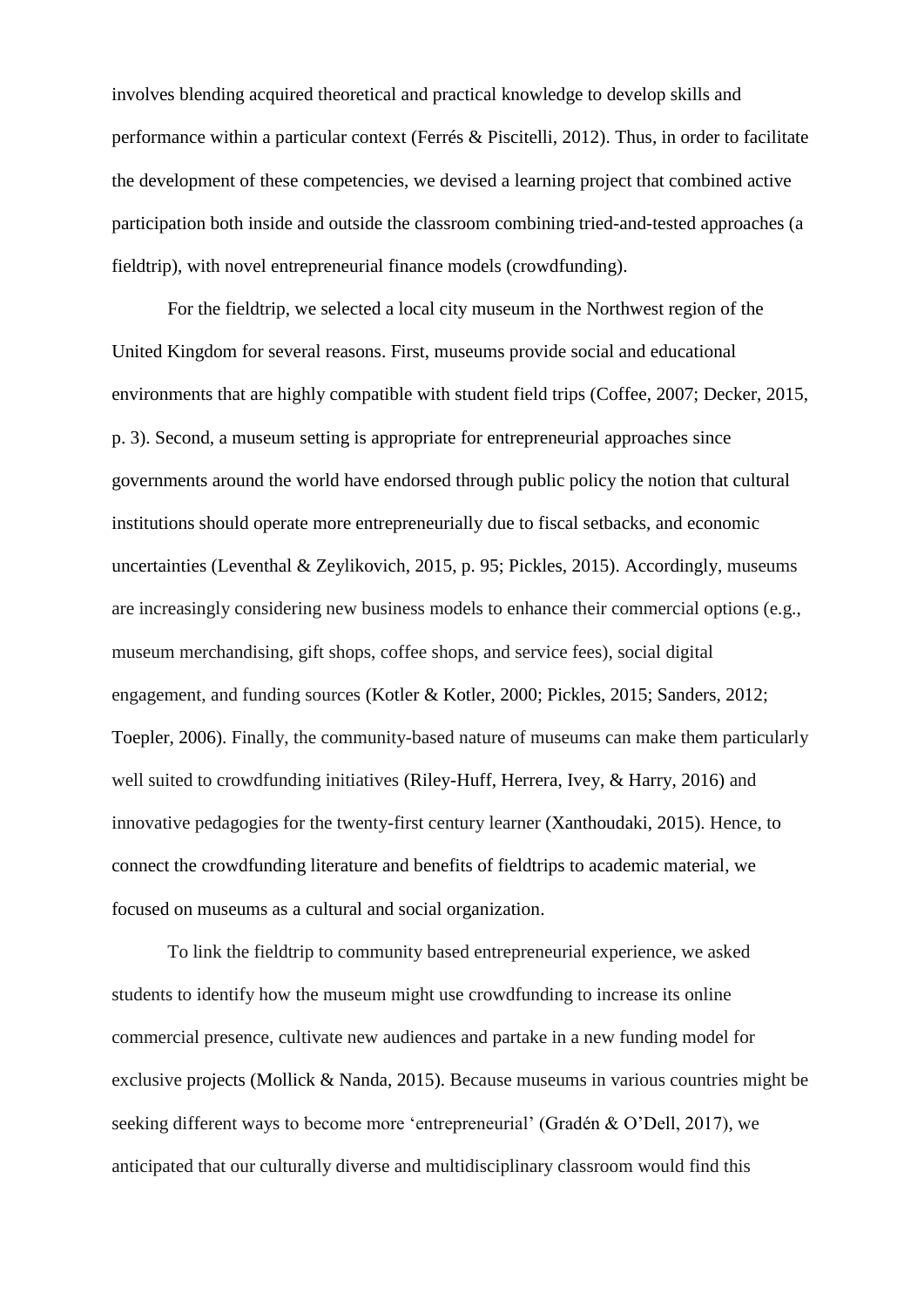crowdfunding exercise innovative and relevant even for countries other than the United Kingdom.

## **Background: Field Trips and Crowdfunding**

The pedagogical value of field trips is well documented. Field trips are a shared social experience that provide students from diverse backgrounds the opportunity to go outside the classroom and explore theoretical perspectives, increase their interest in a specific topic and facilitate collective engagement in an authentic social setting (DeWitt & Osborne, 2007; Greene, Kisida, & Bowen, 2014). When a field trip is appropriately structured and planned (Falk, Moussouri, & Coulson, 1998), it helps students to contextualize theoretical discussions in the classroom and observe 'real-world' practices that extend their academic understanding (DeWitt & Storksdieck, 2008).

Crowdfunding – the practice of funding an idea or project by soliciting a wide range of potential monetary contributors via the Internet (Mollick, 2014) – is gaining attention as a legitimate entrepreneurship topic (McKenny, Allison, Ketchen, Short, & Ireland, 2017; World Bank, 2013, p. 20) and is one of the newest entrepreneurial means for attaining funds and social engagement. Crowdfunding is malleable to fit different contexts. Both for-profit and non-profit organizations have managed successful crowdfunding campaigns to finance entrepreneurial projects or ideas. Table 1 shows a list of crowdfunding models and platforms.

- Insert table 1 about here -

For this activity, we have focused on reward-based crowdfunding because it is the standard model utilized in the creative and cultural industries (Mollick & Nanda, 2015). A reward-based model offers funders various perks or pre-purchase products or services depending on selected funding levels (Thürridl & Kamleitner, 2016; World Bank, 2013p. 20). These rewards may range from a 'Thank You' postcard to an array of recognition events or products (ibid). The challenge for individuals and organizations is that crowdfunding campaigns contain multiple components that need to be developed including: narratives,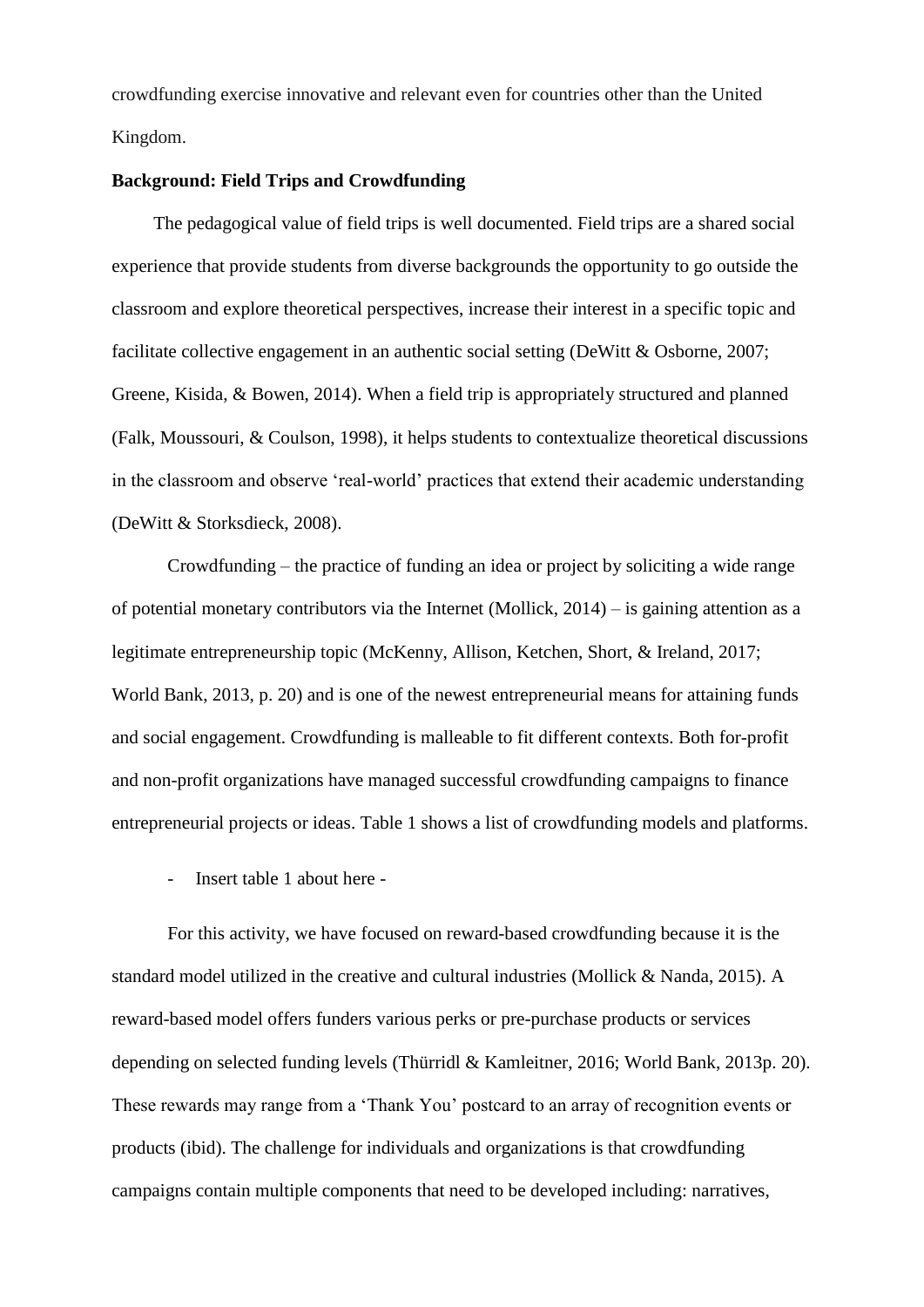videos and rewards as well as a proactive social outreach to activate a project-based community (Hui et al., 2014; Josefy et al., 2017). Therefore, campaigns are labor and time intensive. Often, crowdfunding campaigns are managed by a team of invested members and volunteers, even if temporarily, to perform the work with efficiency and agility until the end of the campaign (Gerber & Hui, 2013; Hobbs, Grigore, & Molesworth, 2016; Hui et al., 2014). For this exercise, recent museum's reward-based crowdfunding campaigns in the UK are presented in table 2.

- Insert table 2 about here -

Consistent with the crowdfunding literature, the instructors assisted students in recognizing that the outcome of a crowdfunding campaign is uncertain and sometimes risky in terms of achieving its financial goals (Mollick, 2014). However, we also noted to students that individuals and organizations continue to engage in crowdfunding because there is always a chance of success, including the aspiration to build a project-based community that is necessary for product and project promotion within a specified market (ibid).

# **Learning about Social Capital and Trust in Crowdfunding**

This exercise engages student in activities that impact on entrepreneurial learning through the identification of opportunities as well as sense-making in organizations (Harrison & Leitch, 2005; Wang & Chugh, 2014; Young & Sexton, 1997). To achieve this, instructors discuss with students the museum organization's disposition to learn how to co-create value while exploring and exploiting new ways of funding impending projects and initiatives. To support this approach, and since crowdfunding elicits an array of social connotations, we considered appropriate to discuss other relevant theories related to reward-based crowdfunding dynamics (Table 3, Week 1).

First, we highlight the importance for creators to develop networks and social capital during single and serial crowdfunding campaigns (Butticè, Colombo, & Wright, 2017;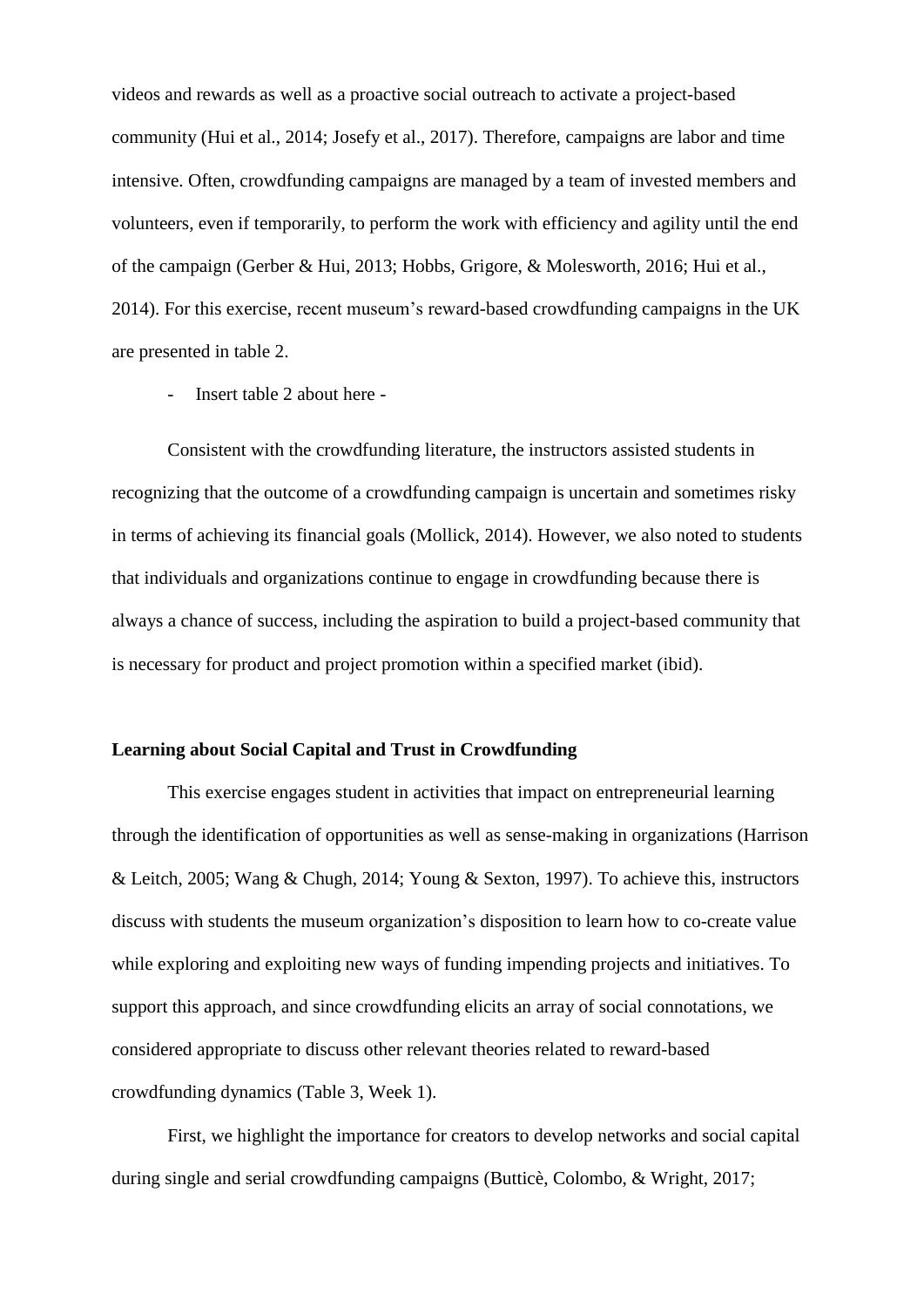Colombo, Franzoni, & Rossi-Lamastra, 2015; Skirnevskiy, Bendig, & Brettel, 2017). Lecture debates included questions such as: who is the crowd? Based on such literature students identified the initial impact of internal and external social capital in crowdfunding. Family and friends are considered 'external' social capital because they represent networks outside of crowdfunding platforms (Agrawal, Catalini, & Goldfarb, 2015; Kuppuswamy & Bayus, 2015) whereas internal social capital refers to the crowdfunding participants and communities, formed inside a crowdfunding platform (Colombo et al., 2015; Skirnevskiy et al., 2017). Students appreciated that networks are shaped by crowdfunding efforts, which can benefit future campaigns and beyond (Colombo et al., 2015; Kuppuswamy & Bayus, 2015; Mollick & Nanda, 2015; Ordanini et al., 2011).

Second, a key concept discussed with students revolved around the development of trust. Discussions about theories of trust were incorporated to reflect funders expectations and evaluation of creators' trustworthiness to coordinate campaigns and complete projects as promised (Courtney, Dutta, & Li, 2017). This notion is particularly important in crowdfunding since compelling success factors such as campaign video and narrative can create perceptions regarding the creator's trustworthiness (Gerber & Hui, 2013). Hence, using Mayer, Davis and Schoorman (1995) trust model, the instructors guided students to examine examples of crowdfunding creators' demonstration of trust dimensions, namely competence (ability), benevolence and integrity (Mayer et al, 1995) to attract funders contributions and participation.

Finally, the concept of 'swift trust' (Meyerson, Weick, & Kramer, 1996) was introduced because of the temporality of crowdfunding student-led teams. This unique form of trust has been observed to unfold in international, temporal and virtual teams in organizations around the world (Crisp & Jarvenpaa, 2013). Often, these individuals are not familiar with the new temporal co-workers. Yet, they can synchronize skills and efforts to achieve swiftly a high-quality product (e.g. a video, a campaign). We emphasized to students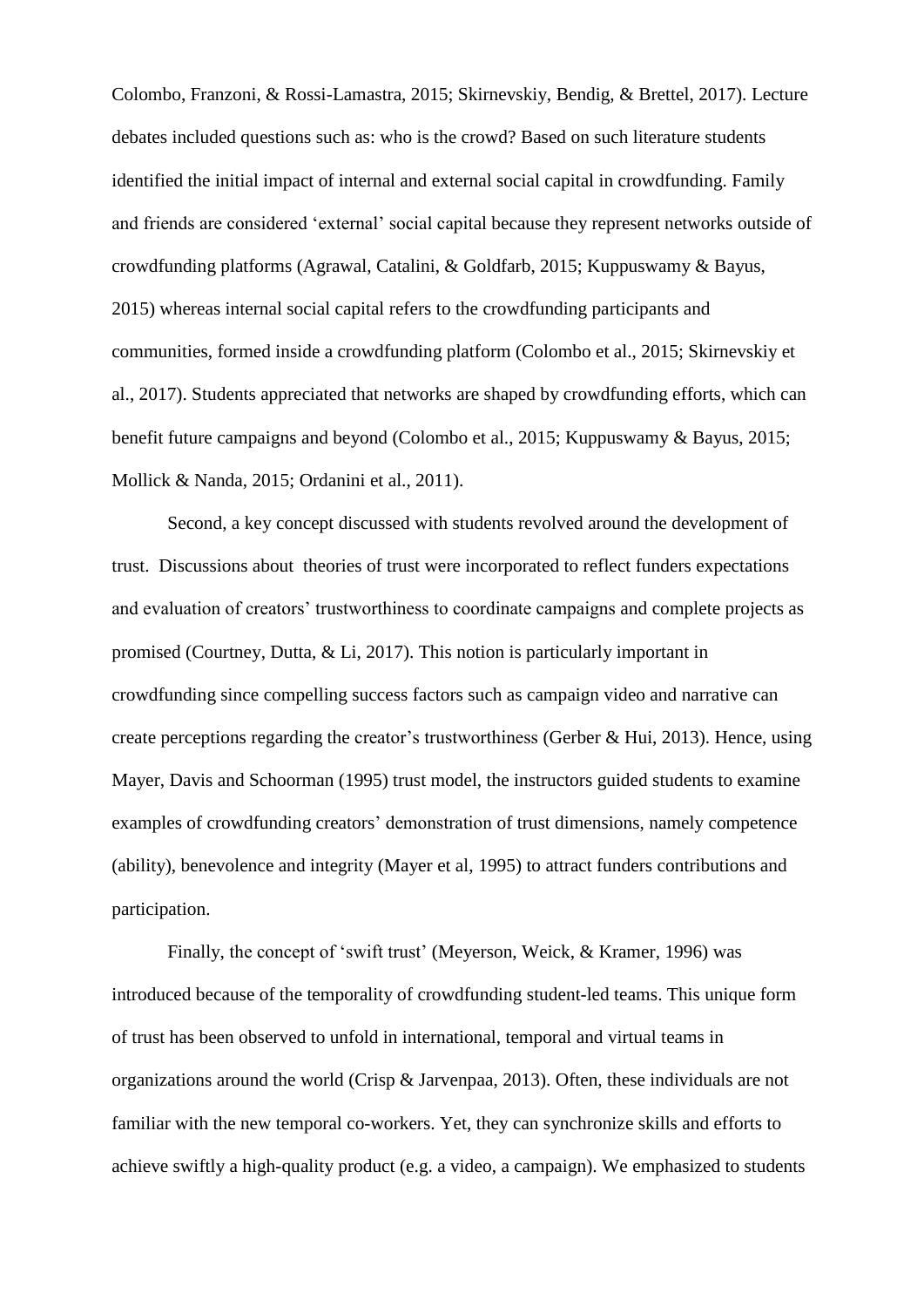that this exercise would help them develop practical knowledge sharing and collaborative skills while dealing with a time-constrained project with peers (e.g. international exchange students, or from other programs of study) and an organization they do not necessarily know (Crisp & Jarvenpaa, 2013). 'Swift trust' resonates with the temporality of multidisciplinary and goal oriented performances in this exercise.

### **Museums as a context for Entrepreneurial Learning**

Entrepreneurial learning also calls for a contextual appreciation of entrepreneurship (Wang & Chugh, 2014). Entrepreneurship is relevant for cultural organizations, such as museums, because it promotes innovation and risk-taking strategic choices that might strengthen the delivery of new services (Morris & Jones, 1999; Thompson, 2003). An emerging strategic choice for museums is cultivating an online presence and younger audiences through technology and social digital engagement (Rovner, Loeb, & Vogel, 2013, pp. 16, 25). This approach enables younger audiences to become educated in the museum's offerings while expanding the museum's overall visitor base (Decker, 2015, p. 1; Falk & Sheppard, 2006, p. 90; Rovner et al., 2013). Museums welcome diverse audiences (Gradén & O'Dell, 2017), and particularly younger audiences' active involvement since visitors' statistics are one of the quantifiable measurements that justify a museum's presence and existence (Clark & Stewart, 2012). Therefore, this activity explores entrepreneurship and crowdfunding as concepts which can leverage the city museum's visitor statistics and support thus providing a context for entrepreneurial learning.

In table 3, we have attempted to design a comprehensive schedule for our learning exercise. While this exercise could work well in a number of classrooms, we encourage instructors to adjust and modify our guidelines to effectively meet the requirements of their own context, and course scheduling. In this regard, we have also revise this exercise every year to meet the constantly evolving dynamics of entrepreneurial finance. In contexts where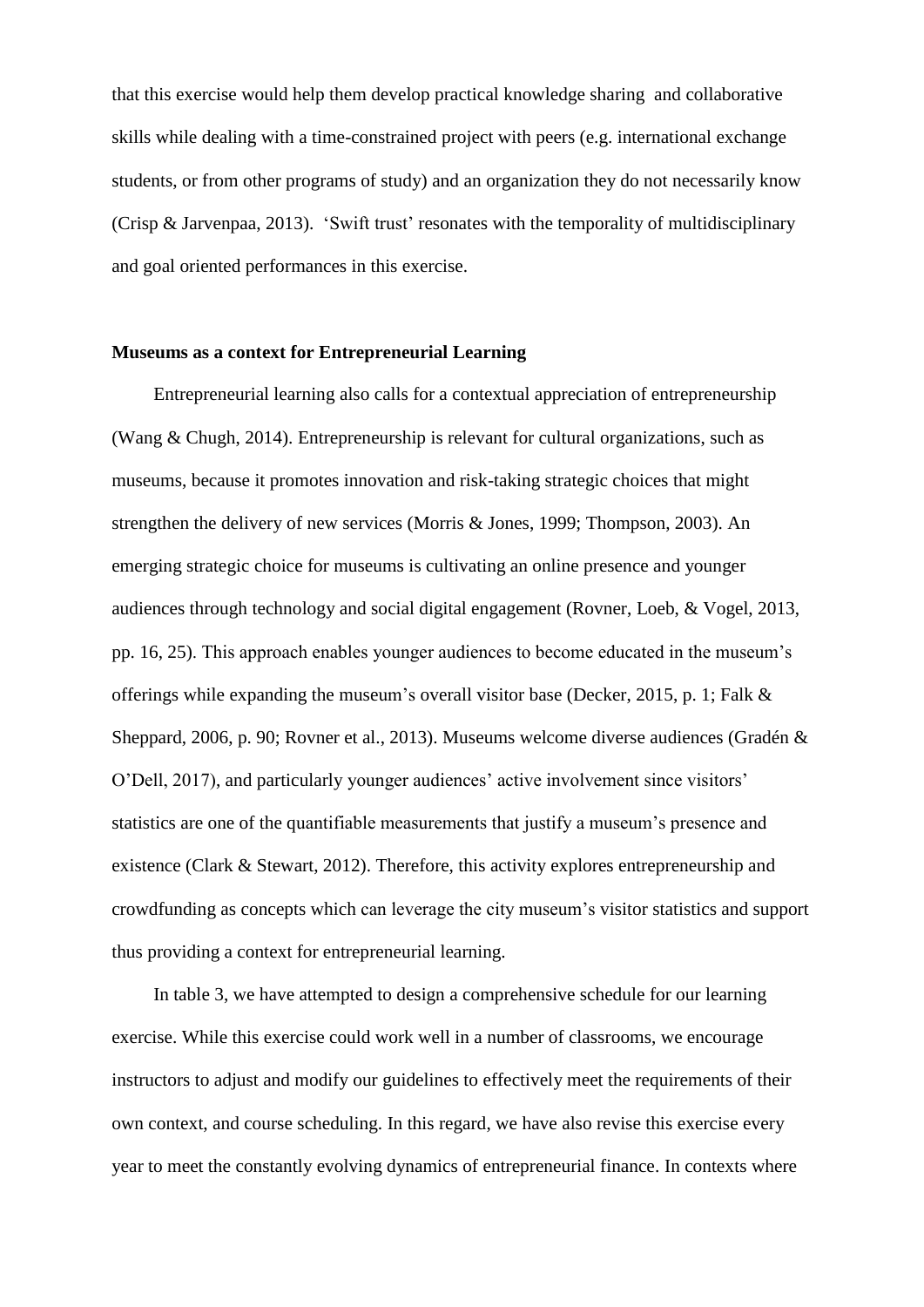discipline diversity and multicultural backgrounds are minimal, instructors can allocate students to groups randomly.

- Insert table 3 about here-

#### **How to run the Museum Fieldtrip and Crowdfunding exercise**

## **The Field Trip Activity**

The instructors designed the activity for a maximum of 80 students. In the activity, instructors assigned students into three classes of approximately 27 students each. Each class comprised five groups (5 to 6 students each). Based on registration, the class had a high enrollment of international exchange students. Additionally, since this is a popular elective, a number of students outside entrepreneurship majors also enrolled in the class. Therefore, we decided on an international and multidisciplinary perspective to facilitate the simulation of 'real world' global and temporary teams trying to solve a regional challenge. Accordingly, instructors allocated students to groups to ensure discipline and cultural diversity. Instructors also met with groups to discuss the progress of their projects, and groups' dynamics throughout the entire 4 weeks. Two instructors organized the activity: one instructor/assistant professor and one graduate associate lecturer per class. Table 3 details the 4-week interval implementation schedule, and Table 4 lists suggested reading materials.

insert table 4 about here-

## **Advance Preparation: Academic Lecture and Student Preparation**

Before the field trip, the instructors delivered a lecture on crowdfunding models, associated theories, and museum campaign examples (Tables 1, 2, and 3). A successful crowdfunding entrepreneur and/or a museum director/employee were also invited as guest speakers. At the end of the lecture, the instructors distributed the first handout to each group (Table 5). Tasks 1 and 2 allowed students to reflect on the academic material before and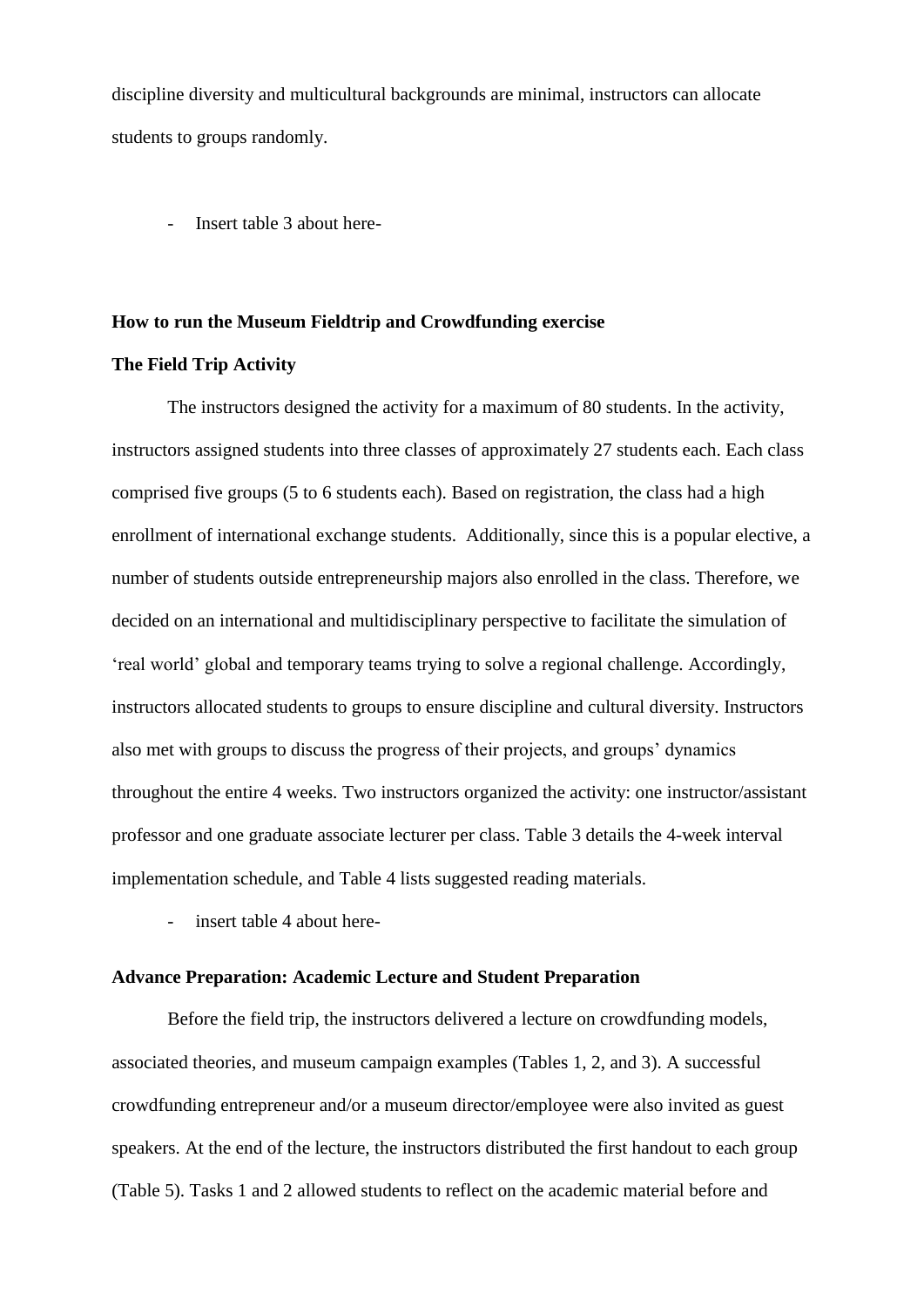during the field trip.

Insert table 5 about here-

#### **The Field Trip: A Local Museum**

Each class arrived at the selected museum at a specific date and time during museum opening hours (Table 3). Before the students perused the facilities, the instructors provided a brief information session describing the museum's operations and exhibits. The instructors remained available to make classroom connections *in situ*. At the end of the trip, the instructors distributed a second handout (Table 6). Tasks 3 and 4 focused on understanding the multifaceted dimensions of crowdfunding and entrepreneurship.

Insert table 6 about here-

### **Classroom Presentations: Crowdfunding Campaign**

In weeks 2 and 3, the groups staged their presentations on the university premises (Table 3). The presentations comprise of an entire project-based crowdfunding campaign highlighting choice project, videos, rewards, social media strategy and community engagement including outreach support emerging from collaborations with local businesses and government entities. Students made their presentations as if they were addressing potential supporters. Table 7 shows the required components of the presentation that are evaluated and can be adapted to percentage or letter grade marking schemes (see table 8 for evaluation criteria).

- Insert table 7 about here-
- Insert table 8 about here-

## **Debriefing and Discussion**

In week 4, the instructors lead a discussion and debriefing (Table 3) to allow students to reflect on what they learned throughout the project. The questions asked by instructors are listed in Table 9.

- Insert table 9 about here-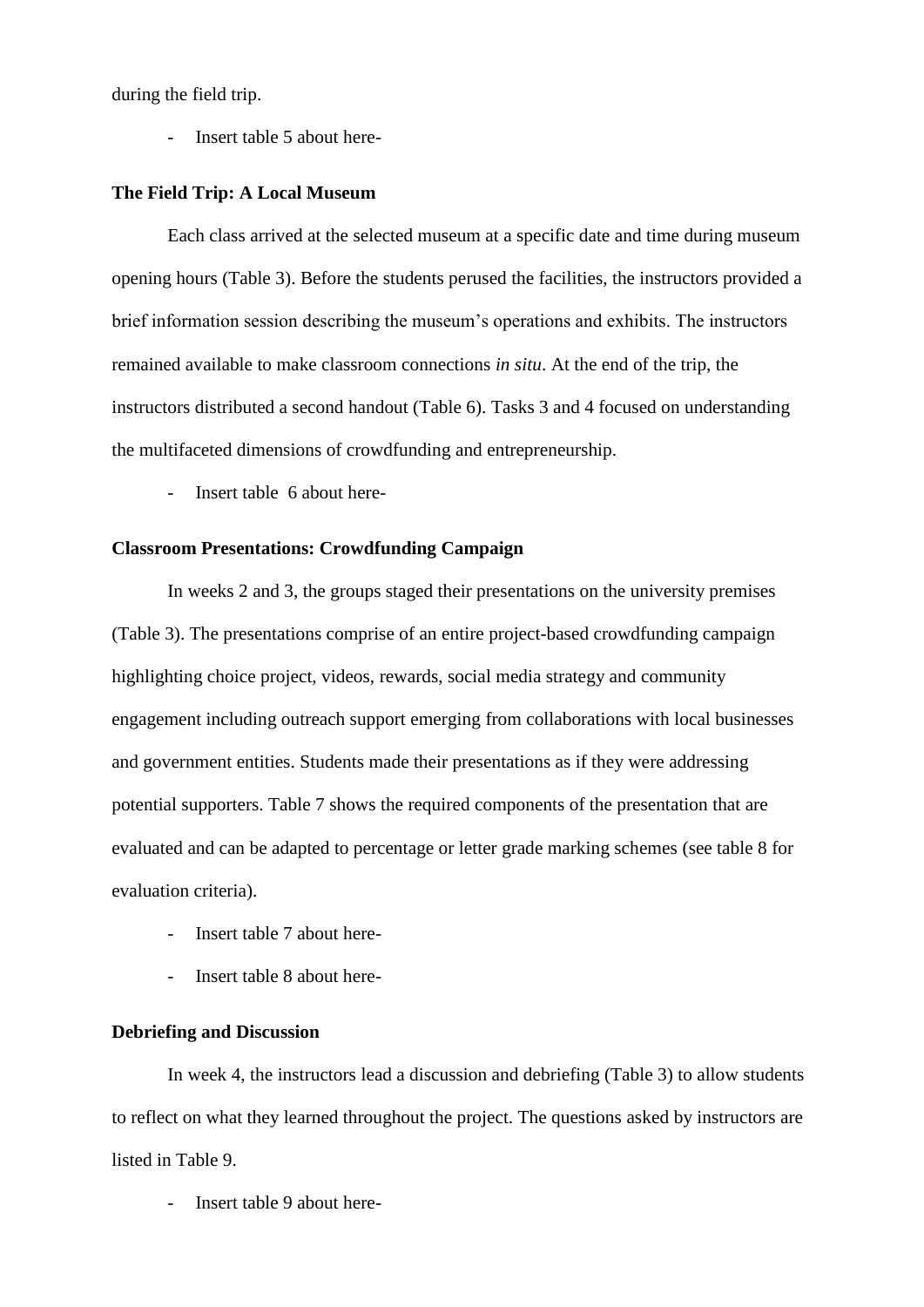During the debriefing, various applications and discussions transpired, including the following:

## **Finding Equilibrium between Theory and Praxis**

During and after the field trip, the instructors continued to educate students on the equilibrium between theory and praxis by developing guiding discussions during workshop times in preparation to their fieldtrip and project development. Observing how each group explored the aptitudes of individual members was remarkable. For instance, based on theoretical perspectives, teams identified group members who could easily translate the concept into praxis. This knowledge-sharing mechanism between peers allowed groups to gain further insight into this equilibrium. In this respect, students were able to recognized that a museum could act as a steward of local history and culture while aligning its mission of education and heritage conservation with the interests of the communities (i.e., 'principals') they aim to serve (Davis, Schoorman, & Donaldson, 1997) as well as serve as a milieu for entrepreneurial engagement.

Most students indicated that the field trip allowed them to combine theory and praxis. Accordingly, the project activities were designed to deliver an optimal combination of both while opening new avenues for students to consider collaborations and co-creation of value processes in the context of crowdfunding. Accordingly, during the discussion session, we discovered that this groundwork helped students to make strategic choices regarding their projects, and some groups added supplementary theories to their reports to better support their own entrepreneurial approach to crowdfunding. This observation seems accurate to describe the pedagogical relevance of this exercise, since teamwork, creativity and communication coupled with knowledge and practical activities can advance entrepreneurial learning, competences (Neck & Corbett, 2018) and co-creation of entrepreneurial action.

## **The Museum and Crowdfunding**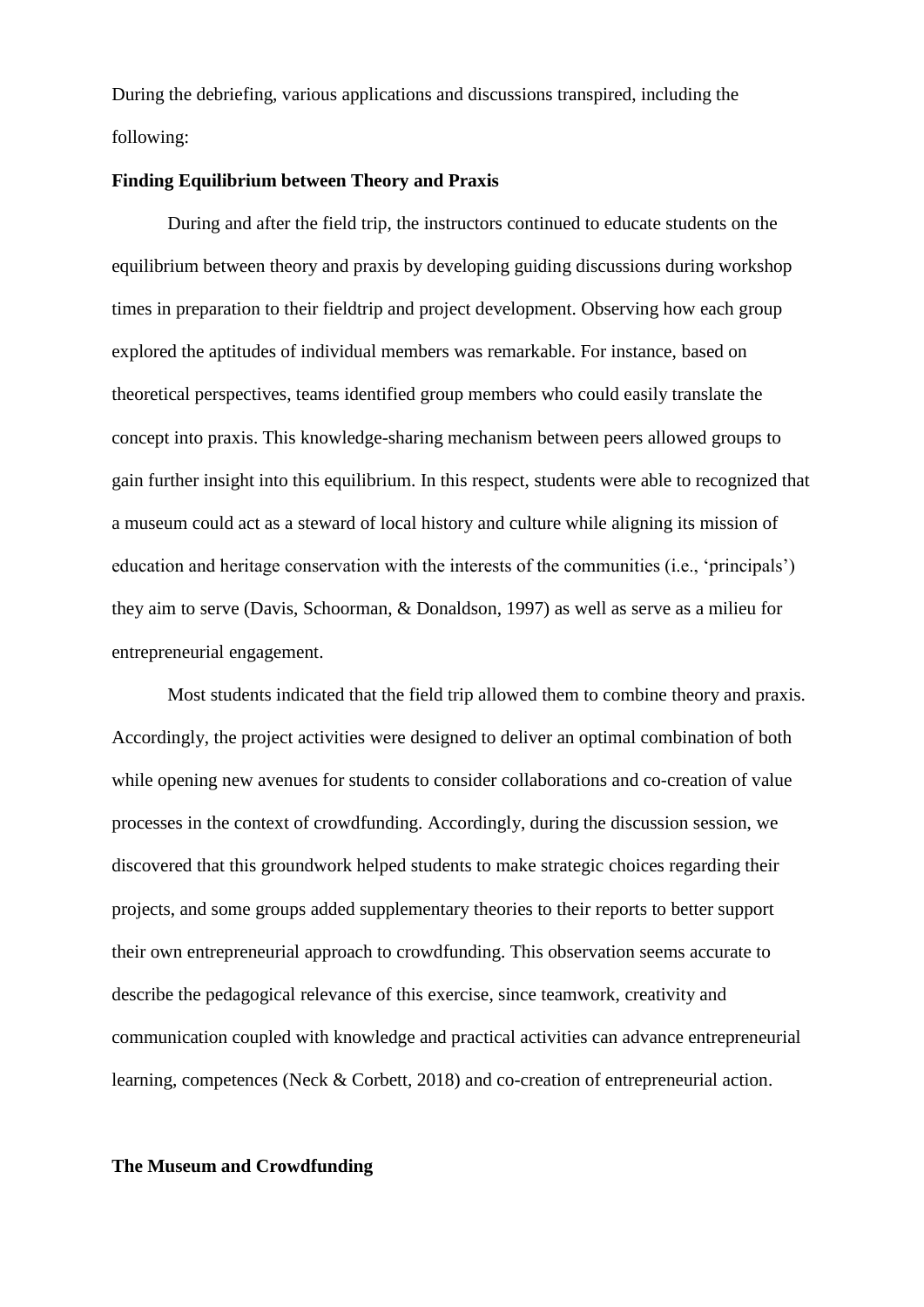The social context of entrepreneurship often includes community, social engagement, and financial considerations (Peredo & Chrisman, 2006), which the crowdfunding process reflects accordingly. As we supervised the students' preparations, students indicated that the lecture and the pre-field trip preparation primed them to ask relevant questions of the museum organization's staff, local business owners, and government entities.

Students acknowledged that during the interviews, they prompted staff to discuss the museum's online presence and digital engagement. As expected, students felt that crowdfunding was an ideal opportunity for the museum to test and practice various forms of social digital engagement. These conversations assisted students in planning systematic campaigns' storylines and communications.

Due to the nature and design of crowdfunding campaigns, students had to generate ideas for a project-focused narrative and rewards. Noticeably, students thoroughly enjoyed setting original campaign themes and pitches in motion, particularly 'A Night at the Museum,' where local artists and catering businesses would collaborate to entertain visitors on the museum premises, and 'A medieval faire', emphasizing collaboration between the museum, universities and local city councils to celebrate regional medieval festivals. Every proposal included a factual cost analysis, and some campaigns included technology-based interactive programs to attract and educate younger audiences within the museum's facilities.

The instructors steered the groups to review potential market segments and opportunities for collaboration with key community actors and businesses. The students also organized different groups of volunteers to help the museum fulfill the labor-intensive demands of crowdfunding campaigns. Volunteer groups included students interested in building their practical skills (i.e. students who want to improve their web design or marketing skills), campus arts associations as museums partners, local school groups, and senior citizens associations. Furthermore, all the proposed campaigns prioritized the visitor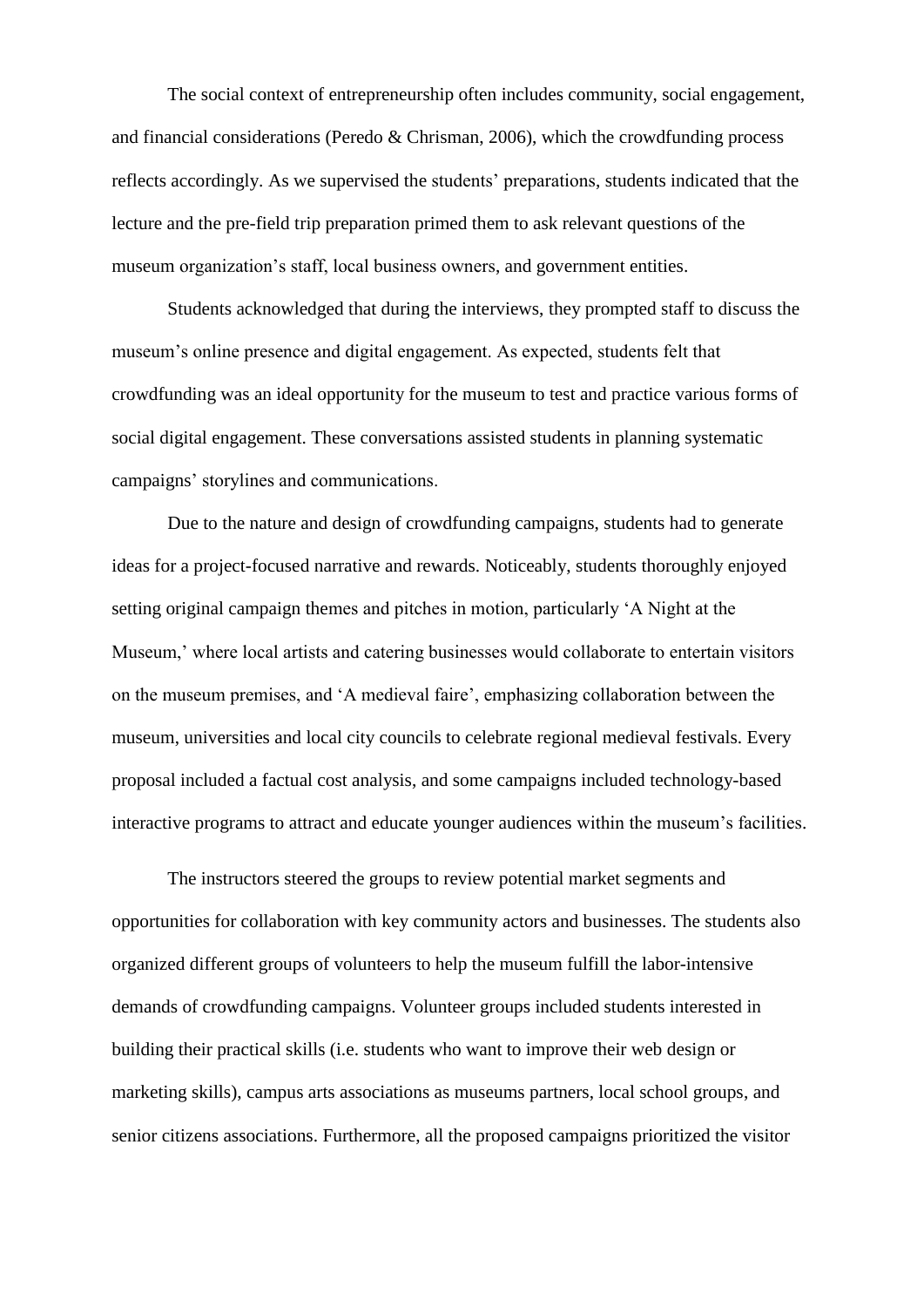experience by repositioning the current museum's focus on entertainment alongside collaborations with local businesses (Kotler & Kotler, 2000).

### **Culturally Diverse and Multidisciplinary Groups**

A collaborative approach by students may exhibit complex multilevel structures (Bennis & Biederman, 2007, p. 5; Huxham & Vangen, 2005, pp. 136, 157) especially if group are assembled to complete a project within a specified time (Crisp & Jarvenpaa, 2013). Crowdfunding campaigns usually require a specific time frame from pre-planning to completion. Hence, we intentionally organized diverse groups to add a real-life perspective of working in temporal international teams trying to swiftly accomplish a labor-intensive project. Our aim was to optimistically advance students' cultural, social and creative problem-solving competencies that often lead to innovation advantages, (Chua, Morris, & Mor, 2012) even when working in temporary teams. This approach allowed instructors to facilitate the development of students' learning experiences (Neck & Corbett, 2018) in a unique setting. During the debriefing, we asked the students to share their experiences related to working with allocated groups. Students acknowledge that complex discussions occurred within their groups because of cross-major proficiencies and cultural diversity.

Students noted that some group dynamics were strained initially. Nonetheless, to their amazement, diversity and multidisciplinary paradigms were welcomed over time, as conversations, prompted by 'swift trust', enhanced their ability to work with team members with whom they had never previously interacted. Additionally, students indicated that their learning scope expanded as a result of reviewing other student-led campaigns.

## **Conclusion**

This project allows educators to teach students about the social context of entrepreneurship through a field trip and a crowdfunding activity. The field trip experience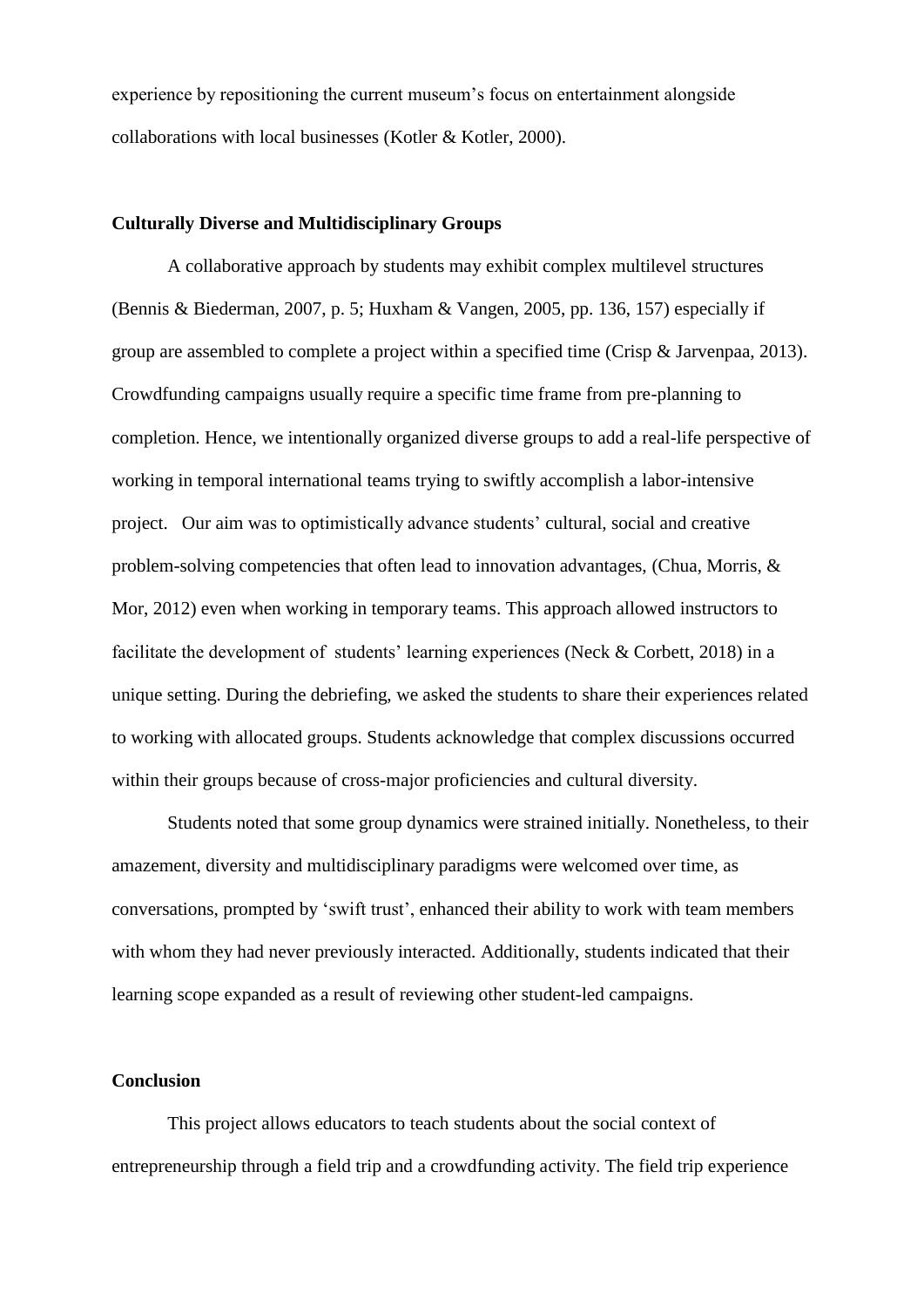can increase students' consciousness of the cultural role played by organizations, such as museums, in communities and the entrepreneurial options that can influence their sustainability. The core pedagogical contribution of this exercise is that it allows instructors and students to review entrepreneurial collaborations and co-creation of value processes as advantages for attracting potential funders while spawning the powerful role of sharedinterest communities in this context. Students co-create entrepreneurial action with a museum by considering a resource constrained environment, which motivates the design of innovative crowdfunding campaigns and allows students to empathize with the entrepreneurial demands of cultural organizations. Such approach can benefit cultural organizations while allowing students to reflect on the value of these institutions and their overall impact on communities.

Instructors can expect a positive classroom experience due to the opportunity to integrate academic material and praxis in a social context. Because this project was deployed in an international classroom, students engaged in dynamics of diverse academic disciplines and multicultural backgrounds. Students noted that this activity produced rich conversations and problem-solving negotiations with the aim of devising a cohesive crowdfunding campaign. This learning innovation exercise can be applied in other contexts where museums or similar organizations aim to develop new initiatives that could be crowdfunded to enhance the organizations' visibility and connection to its surrounding community.

# **References**

- Agrawal, A., Catalini, C., & Goldfarb, A. (2015). Crowdfunding: Geography, social networks, and the timing of investment decisions. *Journal of Economics & Management Strategy*, *24*(2), 253–274.
- Bennis, W., & Biederman, P. . (2007). *Organizing Genius: The secrets of creative collaboration*. Reading, Massachusetts: Addison-Wesley.

Burgelman, R. A., & Hitt, M. A. (2007). Entrepreneurial actions, innovation, and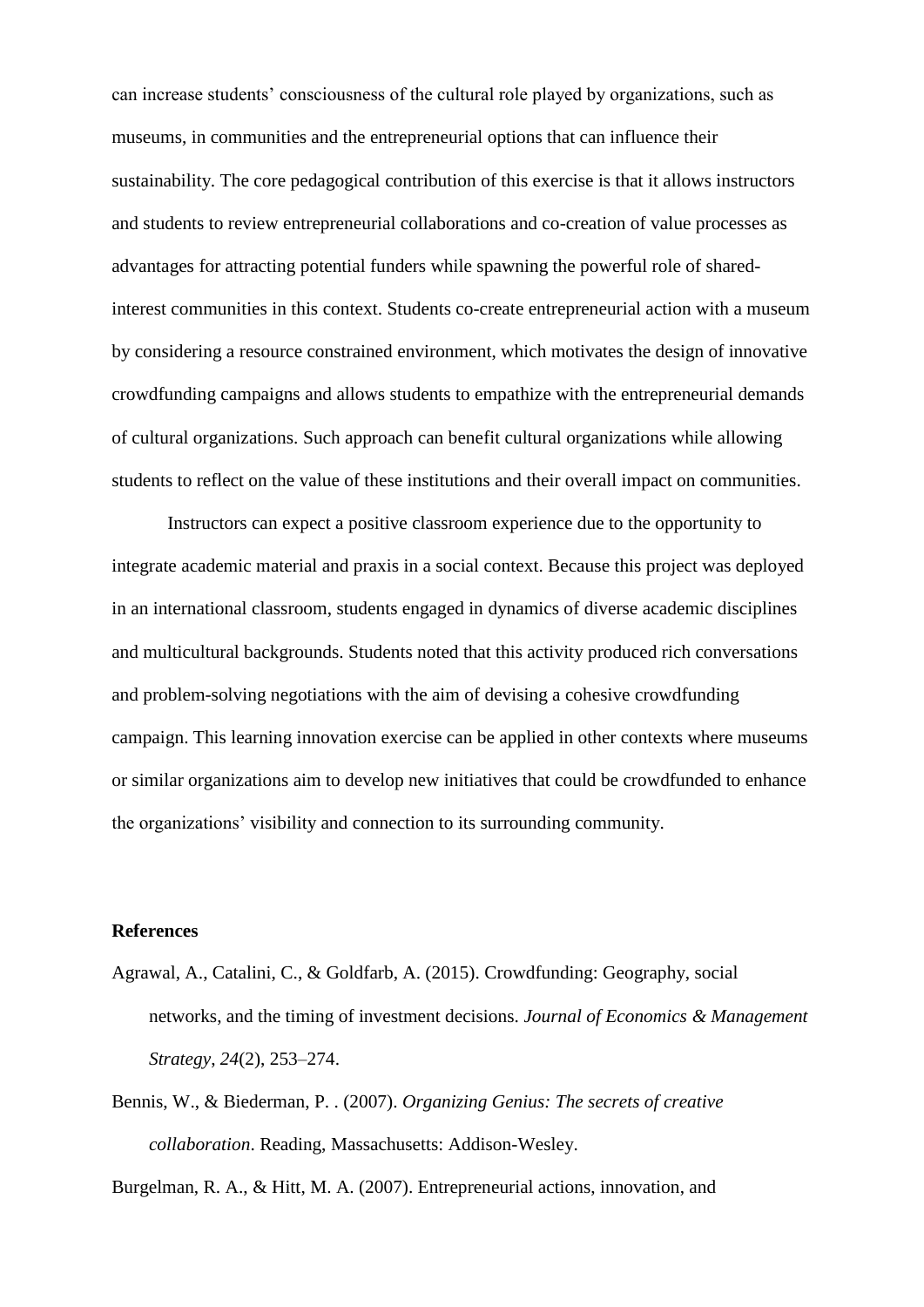appropriability. *Strategic Entrepreneurship Journal*, *1*(3–4), 349–352.

- Butticè, V., Colombo, M. G., & Wright, M. (2017). Serial crowdfunding, social capital, and project success. *Entrepreneurship Theory and Practice*, *41*(2), 183–207.
- Cascio, W. F., & Shurygalio, S. (2003). E-leadership and virtual teams. *Organizational Dynamics*, *31*, 362–376.
- Chandler, J. R. D., & Wieland, H. (2010). Embeded relationships: implications for networks, innovation and ecosystems. *Journal of Business Market Management*, *4*(4), 199–215.
- Chua, R. Y., Morris, M. W., & Mor, S. (2012). Collaborating across cultures: Cultural metacognition and affect-based trust in creative collaboration. *Organizational Behavior and Human Decision Processes*, *118*(2), 116–131. http://doi.org/https://doi.org/10.1016/j.obhdp.2012.03.009
- Clark, T., & Stewart, J. (2012). Teaching social entrepreneurship: Arts management with a community engaged perspective. *Journal of Entrepreneurship Education*, *15*(1).
- Coffee, K. (2007). Audience Research and the Museum Experience as Social Practice. *Museum Management and Curatorship*, *22*(4), 377–389. http://doi.org/10.1080/09647770701757732
- Colombo, M. G., Franzoni, C., & Rossi-Lamastra, C. (2015). Internal Social Capital and the Attraction of Early Contributions in Crowdfunding. *Entrepreneurship Theory and Practice*, *39*(1), 75–100. http://doi.org/10.1111/etap.12118
- Courtney, C., Dutta, S., & Li, Y. (2017). Resolving information asymmetry: Signaling, endorsement, and crowdfunding success. *Entrepreneurship Theory and Practice*, *41*(2), 265–290.
- Crisp, C. B., & Jarvenpaa, S. L. (2013). Swift trust in global virtual teams: Trusting beliefs and normative actions. *Journal of Personnel Psychology*, *12*(1), 45–56.
- Davis, J. H., Schoorman, F. D., & Donaldson, L. (1997). Toward a Stewardship Theory of Management. *Academy of Management Review*, *22*(1), 20–47.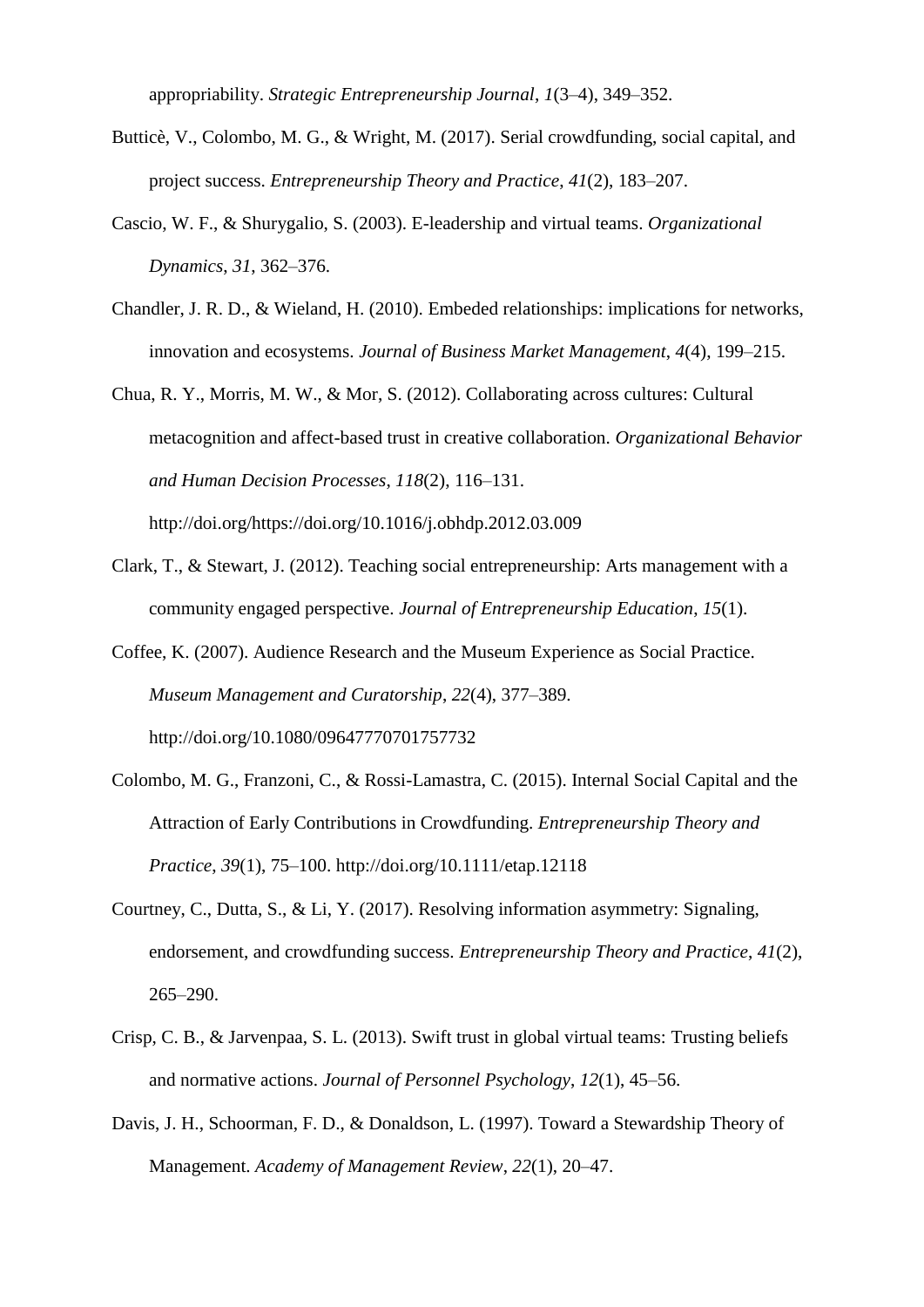- Decker, J. ed. (2015). *Fundraising and Strategy Planning: Innovative Approaches for Museums*. New York: Rowman & Littlefield.
- DeWitt, J., & Osborne, J. (2007). Supporting teachers on science-focused school trips: Towards an integrated framework of theory and practice. *International Journal of Science Education*, *29*, 685–710.
- DeWitt, J., & Storksdieck, M. (2008). A Short Review of School Field Trips: Key Findings from the Past and Implications for the Future. *Visitor Studies*, *11*(2), 181–197. http://doi.org/10.1080/10645570802355562
- Erez, M., Lisak, A., Harush, R., Glikson, E., Nouri, R., & Shokef, E. (2013). Going Global: Developing Management Students' Cultural Intelligence and Global Identity in Culturally Diverse Virtual Teams. *Academy of Management Learning & Education*, *12*(3), 330–355.
- Falk, J. H., Moussouri, T., & Coulson, D. (1998). The effect of visitors' agendas on museum learning. *Curator*, *41*, 107– 120.
- Falk, J. H., & Sheppard, B. . (2006). *Thriving in the knowledge age: New business models for museums and other cultural institutions.* Lanhan, Maryland: Altamira Press.
- Fayolle, A. (2013). Personal views on the future of entrepreneurship education. *Entrepreneurship & Regional Development*, *25*(7–8), 692–701. http://doi.org/10.1080/08985626.2013.821318
- Ferrés, J., & Piscitelli, A. (2012). Media competence. Articulated proposal of dimensions and indicators. *Comunicar*, *19*(38), 75–81.

Gerber, E. M., & Hui, J. (2013). Crowdfunding: Motivations and Deterrents for Participation. *ACM Transactions on Computer-Human Interaction*, *20*(6), 1–32. http://doi.org/10.1145/2530540

Gradén, L., & O'Dell, T. (2017). Museums and Heritage Collections in the Cultural Economy: The Challenge of Addressing Wider Audiences and Local Communities.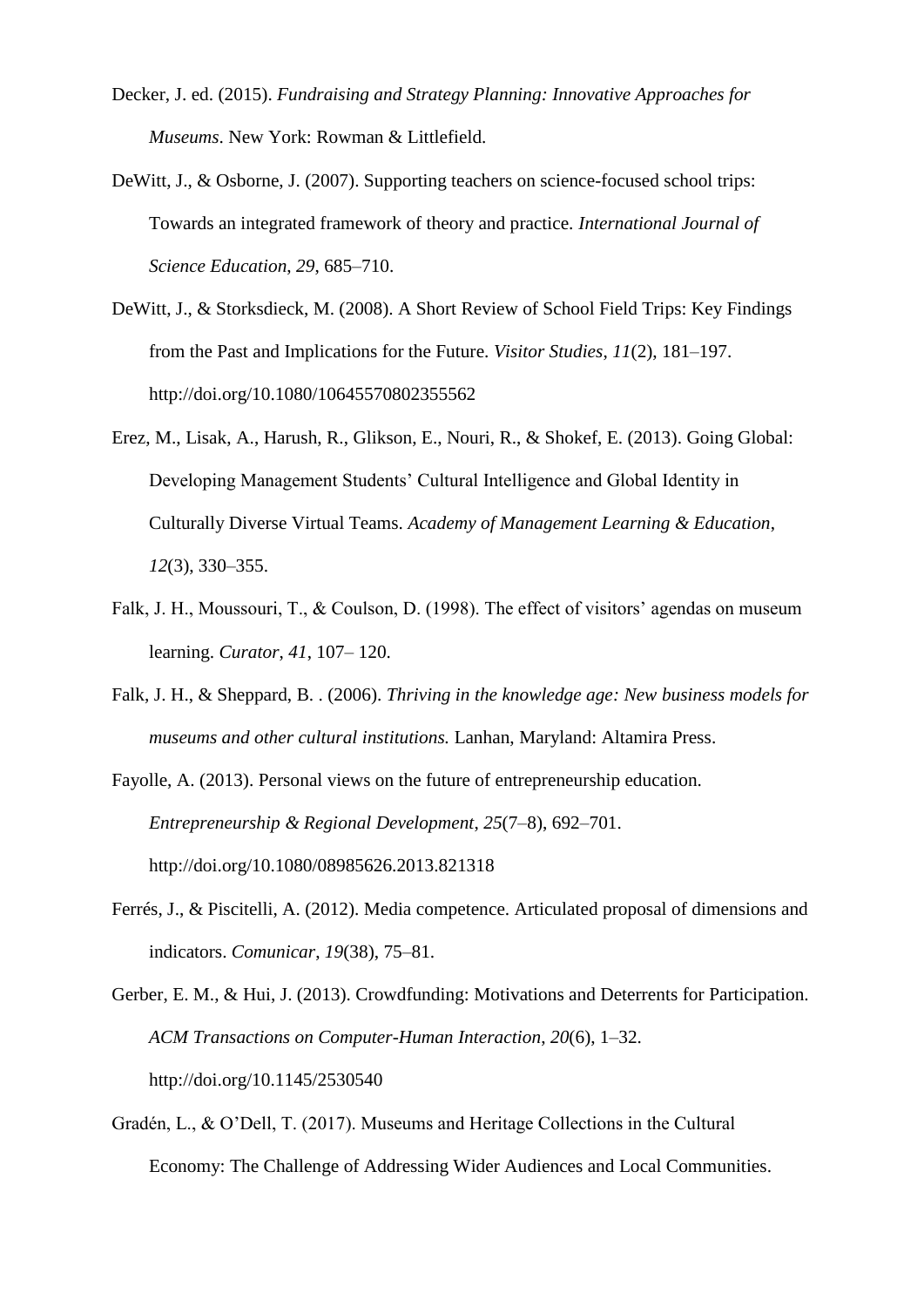*Museum International*, *68*(3–4), 48–67. http://doi.org/10.1111/muse.12135

- Greene, J. P., Kisida, B., & Bowen, D. . (2014). The educational value of fieldtrips. *EducationNext*, *14*(1), 78–86.
- Harrison, R. T., & Leitch, C. M. (2005). Entrepreneurial learning: Researching the interface between learning and the entrepreneurial context. *Entrepreneurship Theory and Practice*, *29*(4), 351–371.
- Hobbs, J., Grigore, G., & Molesworth, M. (2016). Success in the management of crowdfunding projects in the creative industries. *Internet Research*, *26*(1), 146–166. http://doi.org/10.1108/IntR-08-2014-0202
- Hui, J. S., Greenberg, M. D., & Gerber, E. M. (2014). Understanding the role of community in crowdfunding work. In *Proceedings of the 17th ACM Conference on Computer Supported Cooperative Work & Social Computing, Baltimore, MD* (pp. 62–74). New York, NY: ACM.
- Huxham, C., & Vangen, S. (2005). *Managing to Collaborate: The theory and practice of collaborative advantage*. London: Routledge.
- Janssens, M., & Brett, J. M. (2006). Cultural intelligence in global teams. *Group and Organization Management*, 24–153.
- Josefy, M., Dean, T. J., Albert, L. S., & Fitza, M. A. (2017). The Role of Community in Crowdfunding Success: Evidence on Cultural Attributes in Funding Campaigns to "Save the Local Theater". *Entrepreneurship Theory and Practice*, *41*(2), 161–182.
- Kotler, N., & Kotler, P. (2000). Can Museums be All things to All People?: Missions, Goals, and Marketing's Role. *Museum Management and Curatorship*, *18*(3), 271–287.
- Kuppuswamy, V., & Bayus, B. L. (2015). "Crowdfunding creative ideas: The dynamics of project backers in Kickstarter",. *UNC Kenan-Flagler Research Paper, (2013-15)*.
- Leung, A. K.-Y., Maddux, W. W., Galinsky, A. D., & Chiu, C.-Y. (2008). Multicultural experience enhances creativity: The when and how. *American Psychologist*, *63*(3), 169–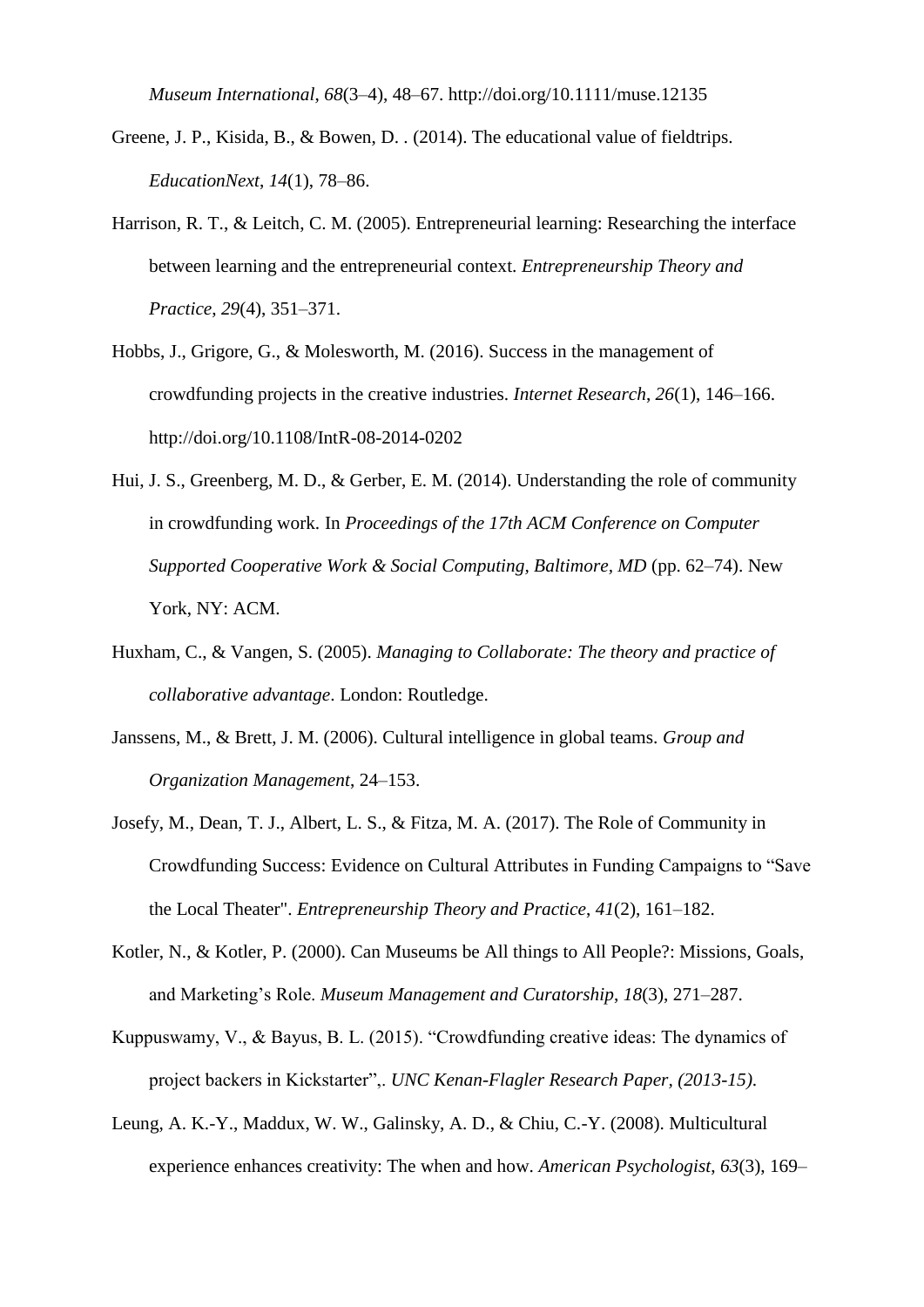181. Retrieved from http://ink.library.smu.edu.sg/soss\_research/538

- Leventhal, J. G., & Zeylikovich, I. (2015). Relevance and Twenty-First Century Fundraising Fundamentals. In J. Decker (Ed.), *Fundraising and Strategic Planning: Innovative Approaches for Museums* (pp. 95–102). New York: Rowman & Littlefield.
- Mayer, R. C., Davis, J. H., & Schoorman, F. D. (1995). An integrative model of organizational trust. *Academy of Management Review*, *20*, 709–734.
- McKenny, A. F., Allison, T. H., Ketchen, D. J., Short, J. C., & Ireland, R. D. (2017). How Should Crowdfunding Research Evolve? A Survey of the *Entrepreneurship Theory and Practice* Editorial Board. *Entrepreneurship Theory and Practice*, *41*(2), 291–304. http://doi.org/10.1111/etap.12269
- Mele, C., Russo-Spena, T., & Colurcio, M. (2010). Co-creating value innovation through resource integration. *International Journal of Quality and Service Science*, *2*(1), 60–78.
- Meyerson, D., Weick, K. E., & Kramer, R. M. (1996). Swift Trust and Temporary Groups. In R. M. Kramer & T. R. Tyler (Eds.), *Trust in Organizations: Frontries of Theory and Research* (pp. 166–195). Thousand Oaks, Calif.: Sage Publications.
- Mollick, E. (2014). The dynamics of crowdfunding: An exploratory study. *Journal of Business Venturing*, *29*(1), 1–16. http://doi.org/10.1016/j.jbusvent.2013.06.005
- Mollick, E., & Nanda, R. (2015). Wisdom or Madness? Comparing Crowds with Expert Evaluation in Funding the Arts. *Management Science*, 1–21. http://doi.org/10.1287/mnsc.2015.2207
- Morris, M. H., & Jones, F. . (1999). Entrepreneurship in established organizations: The case of the public sector. *Entrepreneurship Theory and Practice*, *24*(1), 71–91.
- Neck, H. M., & Corbett, A. C. (2018). The Scholarship of Teaching and Learning Entrepreneurship. *Entrepreneurship Education and Pedagogy*, *1*(1), 8–41.
- Ordanini, A., Miceli, L., Pizzetti, M., & Parasuraman, A. (2011). Crowd-funding: transforming customers into investors through innovative service platforms. *Journal of*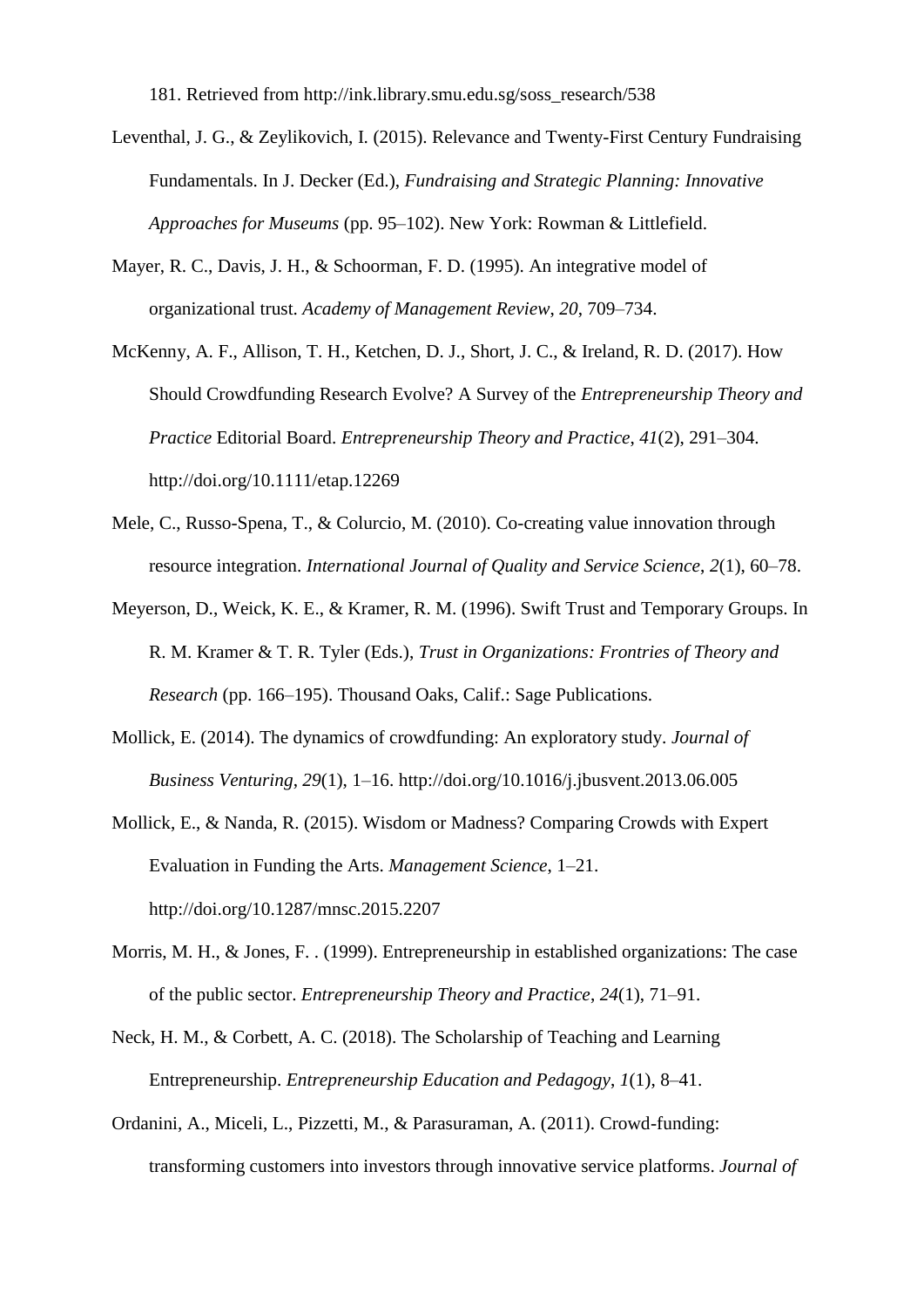*Service Management*, *22*(4), 443–470. Retrieved from http://dx.doi.org/10.1108/09564231111155079

- Peredo, A. M., & Chrisman, J. J. (2006). Toward a theory of commnity-based enterprise. *Academy of Management Review*, *31*(2), 309–328.
- Pickles, M. (2015). How can cultural organisations become more entrepreneurial? Retrieved November 4, 2015, from https://www.weforum.org/agenda/2015/09/how-can-culturalorganisations-become-more-entrepreneurial/
- Riley-Huff, D. A., Herrera, K., Ivey, S., & Harry, T. (2016). Crowdfunding in libraries, archives and museums. *The Bottom Line*, *29*(2), 67–85. http://doi.org/10.1108/BL-03- 2016-0014
- Rovner, M., Loeb, P., & Vogel, G. (2013). *The Next generation of American Giving: The Charitable Habits of generation Y, X, Baby Boomers, and Matures.* Charleston, SC. Retrieved from file:///C:/Users/mmjon/Downloads/NEXTGENAmericanGiving.pdf
- Sanders, M. L. (2012). Theorizing nonprofit organizations as contradictory enterprises: Understanding the inherent tensions of nonprofit marketization. *Management Communication Quarterly*, *26*(1), 179–185. http://doi.org/10.1177/0893318911423761
- Schoorman, F. D., Mayer, R. C., & Davis, J. H. (2007). An integrative model of organizational trust: Past, present, and future. *Academy of Management Review*, *32*(2), 344–354.
- Skirnevskiy, V., Bendig, D., & Brettel, M. (2017). The influence of internal social capital on serial creators' success in crowdfunding. *Entrepreneurship Theory and Practice*, *41*(2), 209–236.
- Thompson, G. (2003). Public Control of Museums in New Zealand and the United Kingdom: Implications for Entrepreneurship. *The Journal of Arts Management, Law, and Society*, *33*(3), 228–239. http://doi.org/10.1080/10632920309597348

Thürridl, C., & Kamleitner, B. (2016). What Goes Around Comes Around? Rewards as